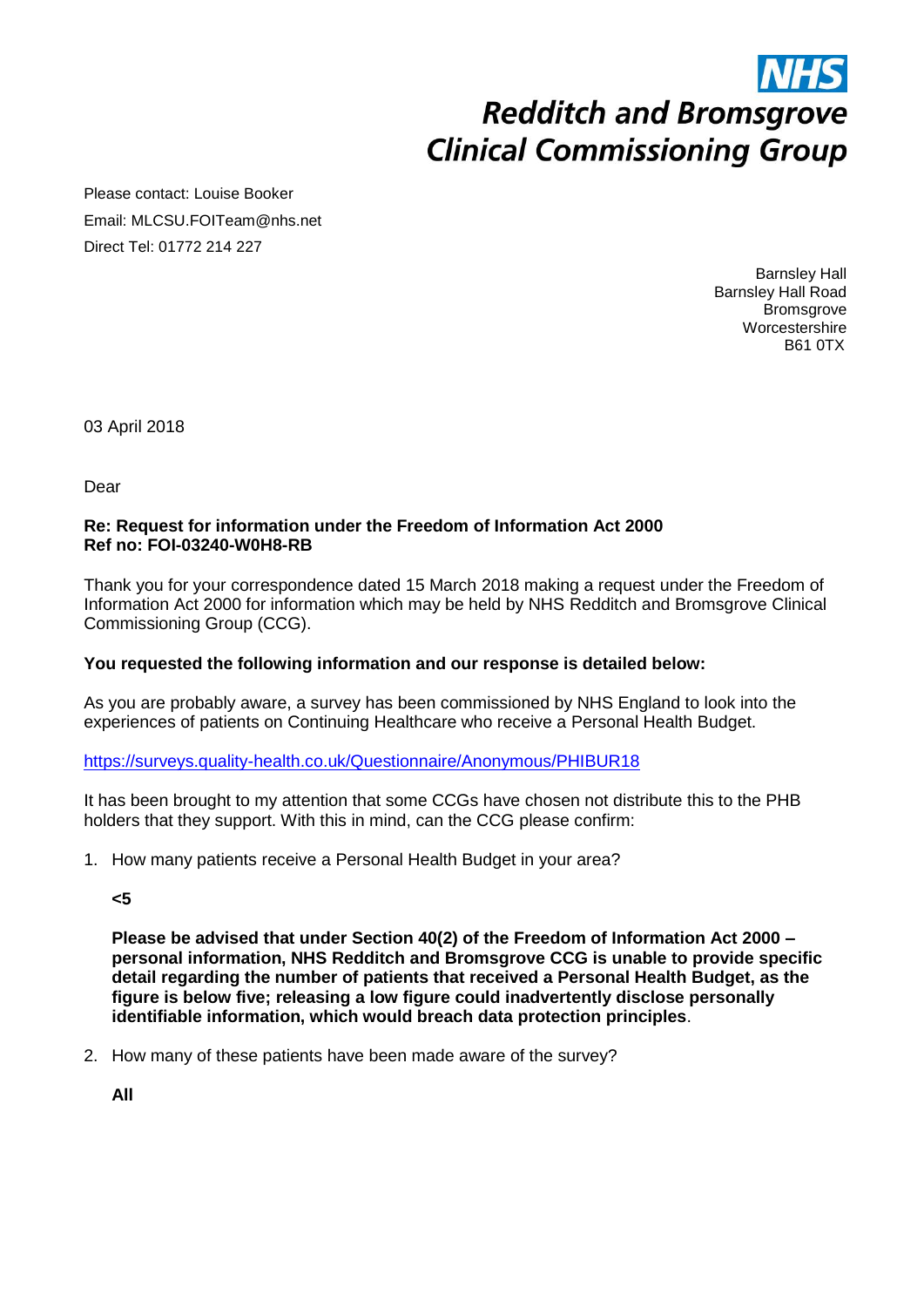**Redditch and Bromsgrove Clinical Commissioning Group** 

3. If a decision has been made to not promote the survey, can you please explain why?

**N/A**

4. If the CCG has not yet promoted the survey but intends to so in the near future, when will PHB holders be contacted with the information?

**N/A**

## **Right of appeal**

Should you require any further information or clarification regarding this response, or do not feel that your request has been answered as you would expect, please contact the FOI team to discuss.

However, if you remain dissatisfied with the service you have received in relation to your request and wish to request a review of our decision, this can be formally requested in writing and must be within a reasonable period of time (two calendar months) from the date this response was issued

Initially you should write to the freedom of information officer, either by email on [MLCSU.FOITeam@nhs.net](mailto:MLCSU.FOITeam@nhs.net) or post to Jubilee House, Lancashire Business Park, Leyland, PR26 6TR, specifying why you feel you have been wrongly denied access to the information requested. The freedom of information team will make sure your request is investigated by an independent reviewer who was not involved in the original consideration of your request and a written response will be provided within 20 working days.

If you are not content with the outcome of your internal review, you may apply directly to the Information Commissioners Office (ICO) for a decision. Generally, the ICO cannot make a decision unless you have exhausted the complaints procedure provided by NHS Redditch and Bromsgrove CCG. The ICO can be contacted at:

Information Commissioners Office, Wycliffe House, Water Lane, Wilmslow, Cheshire, SK9 5AF [www.ico.gov.uk](http://www.ico.gov.uk/) 

### **Copyright and the Re-use of Public Sector Information Regulations**

Most of the information that we provide in response to Freedom of Information Act 2000 requests will be subject to copyright protection. In most cases the copyright will be owned by NHS Redditch and Bromsgrove CCG. The copyright in other information may be owned by another person or organisation, as indicated in the information itself.

You are free to use any information supplied for your own use, including for non-commercial research purposes. The information may also be used for the purposes of news reporting. However, any other type of re-use, for example, by publishing the information or issuing copies to the public will require the permission of the copyright owner. For information where the copyright is owned by NHS Redditch and Bromsgrove CCG please submit a request in writing stating:

- Name and address of applicant requiring permission for re-use of the information
- Full details of the document/information required for re-use sufficient for NHS Redditch and Bromsgrove CCG to identify it
- The purpose for which the document/information is to be re-used

For information where the copyright is owned by another person or organisation, you must apply to the copyright owner to obtain their permission. However, if you require more information on copyright